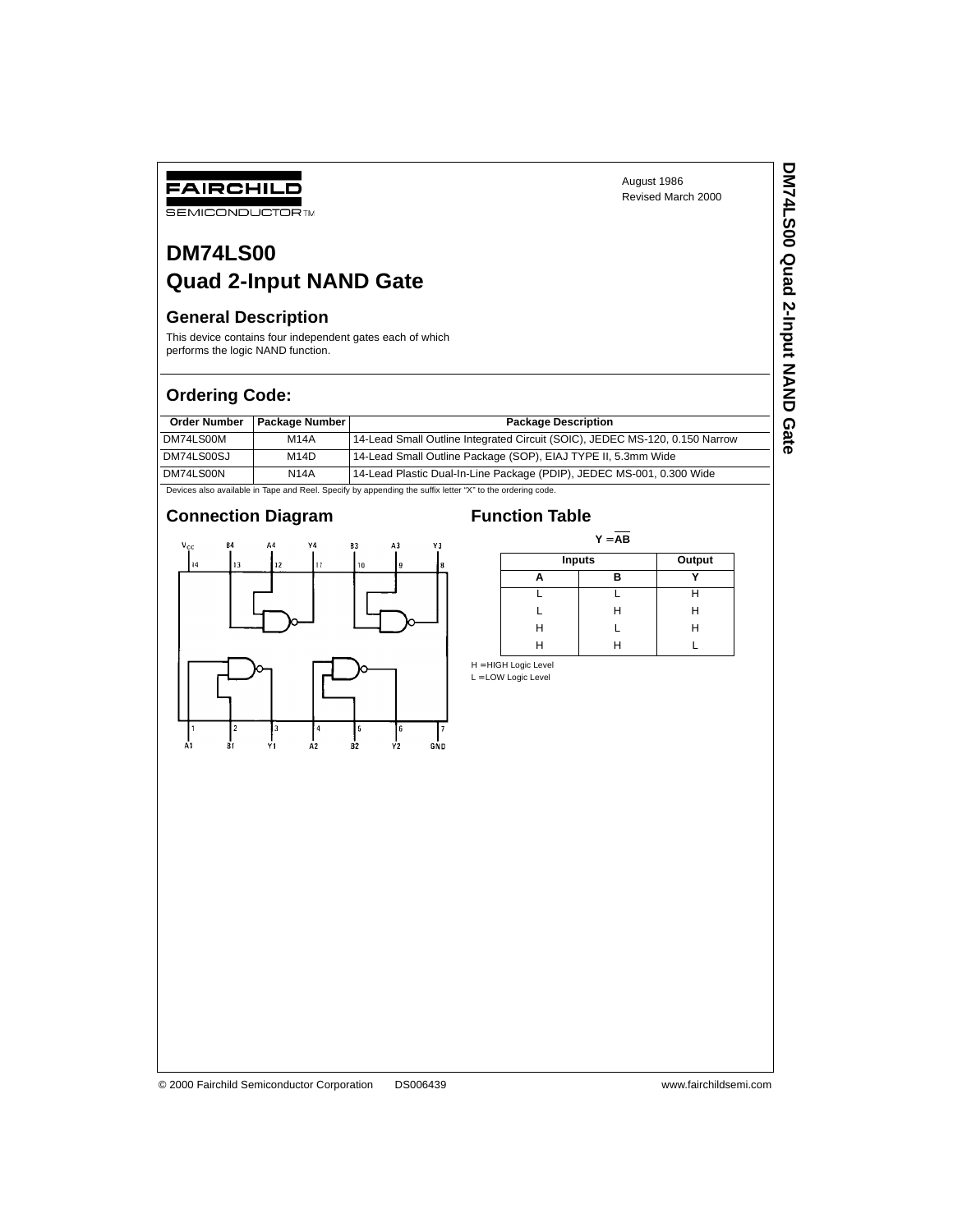### **Absolute Maximum Ratings**(Note 1)

| Supply Voltage                       | 7V                                  |
|--------------------------------------|-------------------------------------|
| Input Voltage                        | 7V                                  |
| Operating Free Air Temperature Range | $0^{\circ}$ C to +70 $^{\circ}$ C   |
| Storage Temperature Range            | $-65^{\circ}$ C to $+150^{\circ}$ C |

**Note 1:** The "Absolute Maximum Ratings" are those values beyond which<br>the safety of the device cannot be guaranteed. The device should not be<br>operated at these limits. The parametric values defined in the Electrical Characteristics tables are not guaranteed at the absolute maximum ratings. The "Recommended Operating Conditions" table will define the conditions for actual device operation.

### **Recommended Operating Conditions**

| Symbol                | <b>Parameter</b>                 | Min  | Nom | Max    | <b>Units</b> |
|-----------------------|----------------------------------|------|-----|--------|--------------|
| $V_{\rm CC}$          | <b>Supply Voltage</b>            | 4.75 |     | 5.25   |              |
| $V_{\text{IH}}$       | <b>HIGH Level Input Voltage</b>  |      |     |        |              |
| $V_{IL}$              | <b>LOW Level Input Voltage</b>   |      |     | 0.8    |              |
| <b>I<sub>OH</sub></b> | <b>HIGH Level Output Current</b> |      |     | $-0.4$ | mA           |
| $I_{OL}$              | <b>LOW Level Output Current</b>  |      |     |        | mA           |
|                       | Free Air Operating Temperature   |      |     | 70     | °C           |

# **Electrical Characteristics**

over recommended operating free air temperature range (unless otherwise noted)

| Symbol           | Parameter                                                                | <b>Conditions</b>                                             | Min   | Typ<br>(Note 2) | Max     | Units  |
|------------------|--------------------------------------------------------------------------|---------------------------------------------------------------|-------|-----------------|---------|--------|
| V <sub>1</sub>   | Input Clamp Voltage                                                      | $V_{CC}$ = Min, $I_1$ = -18 mA                                |       |                 | $-1.5$  | V      |
| $V_{OH}$         | <b>HIGH Level</b>                                                        | $V_{CC}$ = Min, $I_{OH}$ = Max,                               | 2.7   | 3.4             |         | v      |
|                  | Output Voltage                                                           | $V_{II}$ = Max                                                |       |                 |         |        |
| $V_{OL}$         | <b>LOW Level</b>                                                         | $V_{CC}$ = Min, $I_{OL}$ = Max,                               |       | 0.35            | 0.5     | $\vee$ |
|                  | Output Voltage                                                           | $V_{IH} = Min$                                                |       |                 |         |        |
|                  |                                                                          | $I_{\text{OL}} = 4 \text{ mA}$ , $V_{\text{CC}} = \text{Min}$ |       | 0.25            | 0.4     |        |
| 4                | Input Current @ Max Input Voltage                                        | $V_{\text{CC}}$ = Max, $V_{\text{I}}$ = 7V                    |       |                 | 0.1     | mA     |
| $I_{\rm IH}$     | <b>HIGH Level Input Current</b>                                          | $V_{CC}$ = Max, $V_1$ = 2.7V                                  |       |                 | 20      | μA     |
| Ιμ,              | <b>LOW Level Input Current</b>                                           | $V_{CC}$ = Max, $V_1$ = 0.4V                                  |       |                 | $-0.36$ | mA     |
| $I_{OS}$         | Short Circuit Output Current                                             | $V_{CC}$ = Max (Note 3)                                       | $-20$ |                 | $-100$  | mA     |
| $I_{\text{CCH}}$ | Supply Current with Outputs HIGH                                         | $V_{C}$ = Max                                                 |       | 0.8             | 1.6     | mA     |
| ICCL             | Supply Current with Outputs LOW                                          | $V_{C}C = Max$                                                |       | 2.4             | 4.4     | mA     |
|                  | <b>Note 2:</b> All typicals are at $V_{CC} = 5V$ , $T_A = 25^{\circ}C$ . |                                                               |       |                 |         |        |

**Note 3:** Not more than one output should be shorted at a time, and the duration should not exceed one second.

# **Switching Characteristics**

at  $V_{CC} = 5V$  and  $T_A = 25^{\circ}C$ 

| Symbol           | Parameter                                          | $R_1 = 2 k\Omega$ |     |               |     |              |
|------------------|----------------------------------------------------|-------------------|-----|---------------|-----|--------------|
|                  |                                                    | $C_1 = 15 pF$     |     | $C_1 = 50 pF$ |     | <b>Units</b> |
|                  |                                                    | Min               | Max | Min           | Max |              |
| $t_{PLH}$        | Propagation Delay Time<br>LOW-to-HIGH Level Output | 3                 | 10  | 4             | 15  | ns           |
| $t_{\text{PHL}}$ | Propagation Delay Time<br>HIGH-to-LOW Level Output | 3                 | 10  | 4             | 15  | ns           |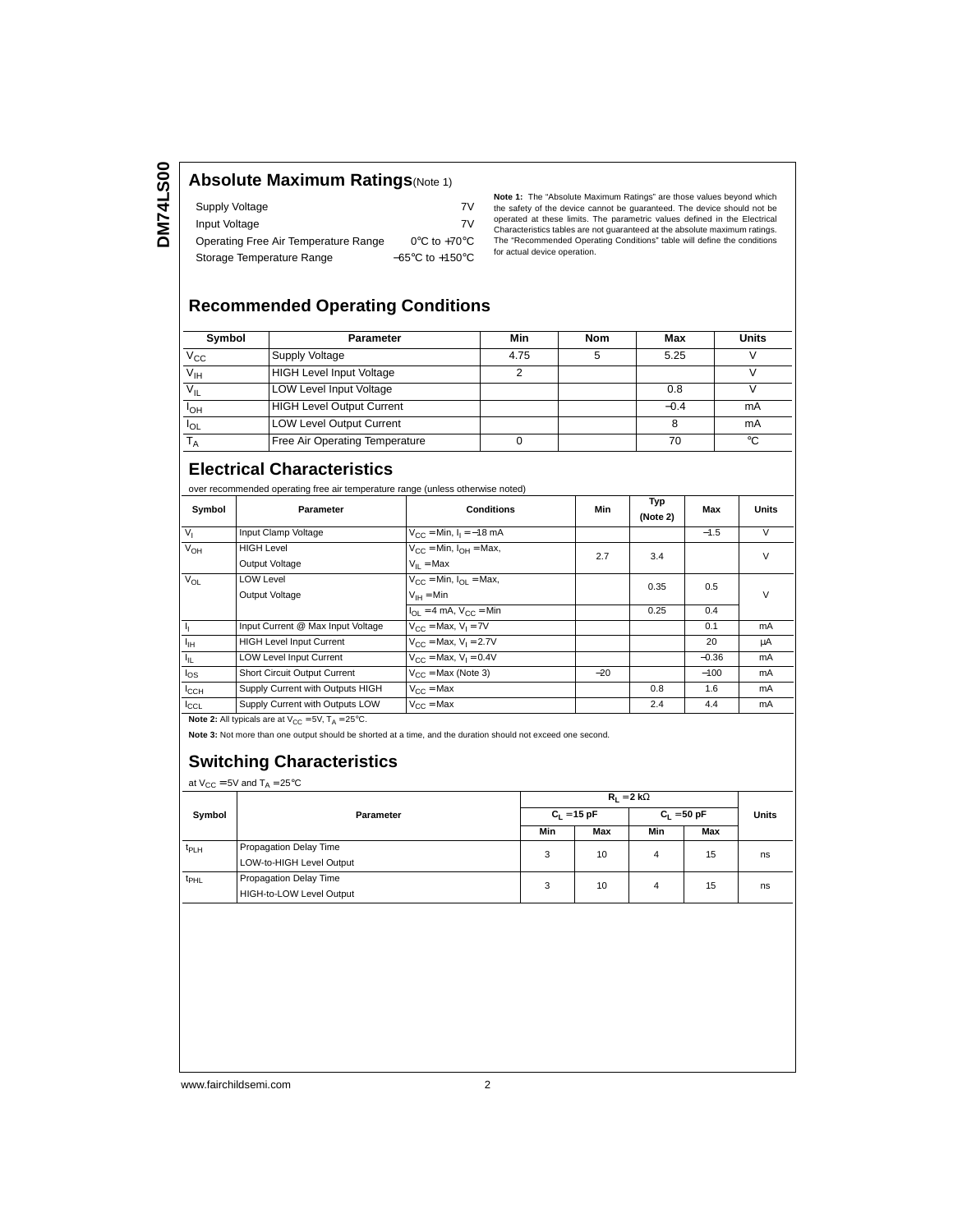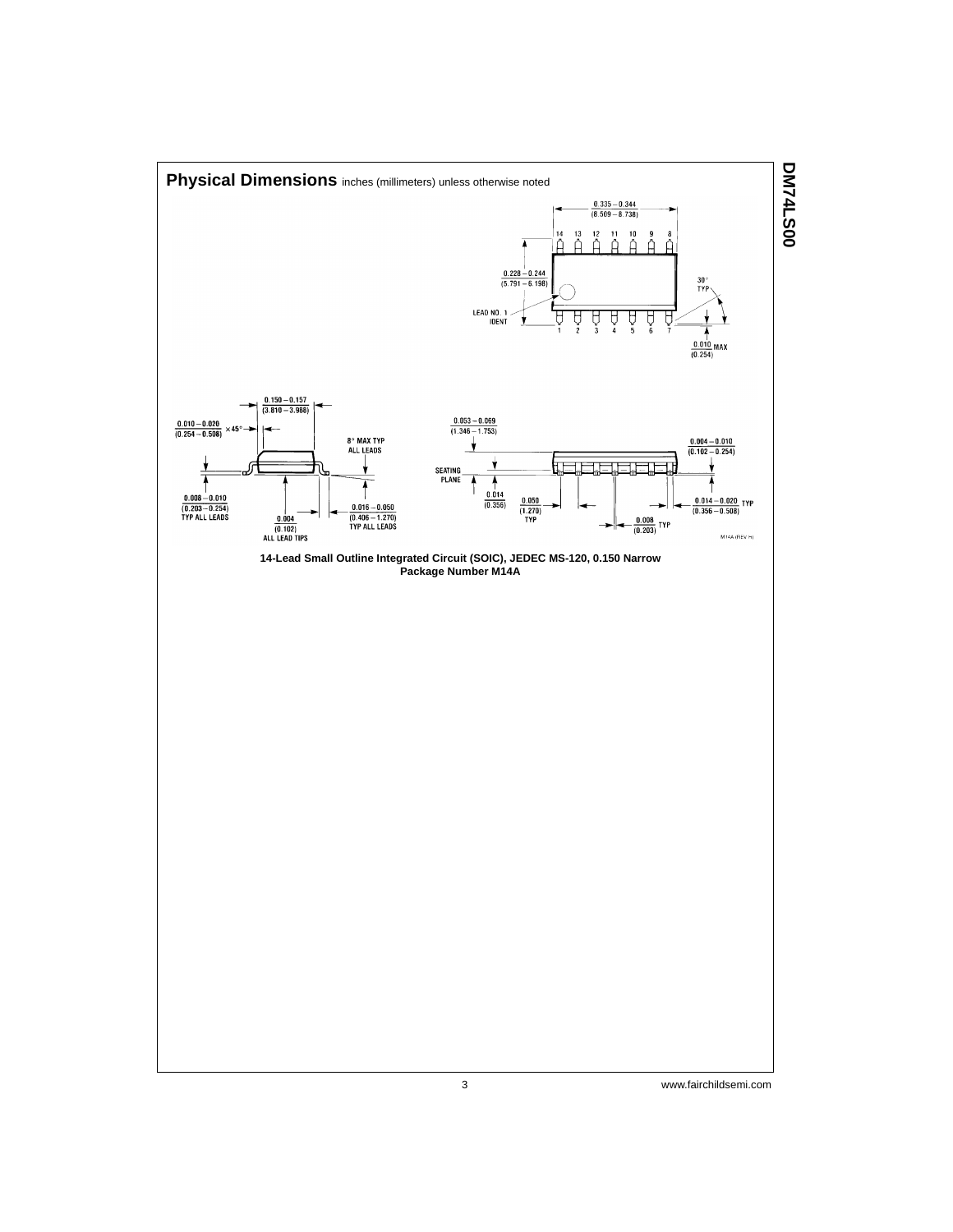